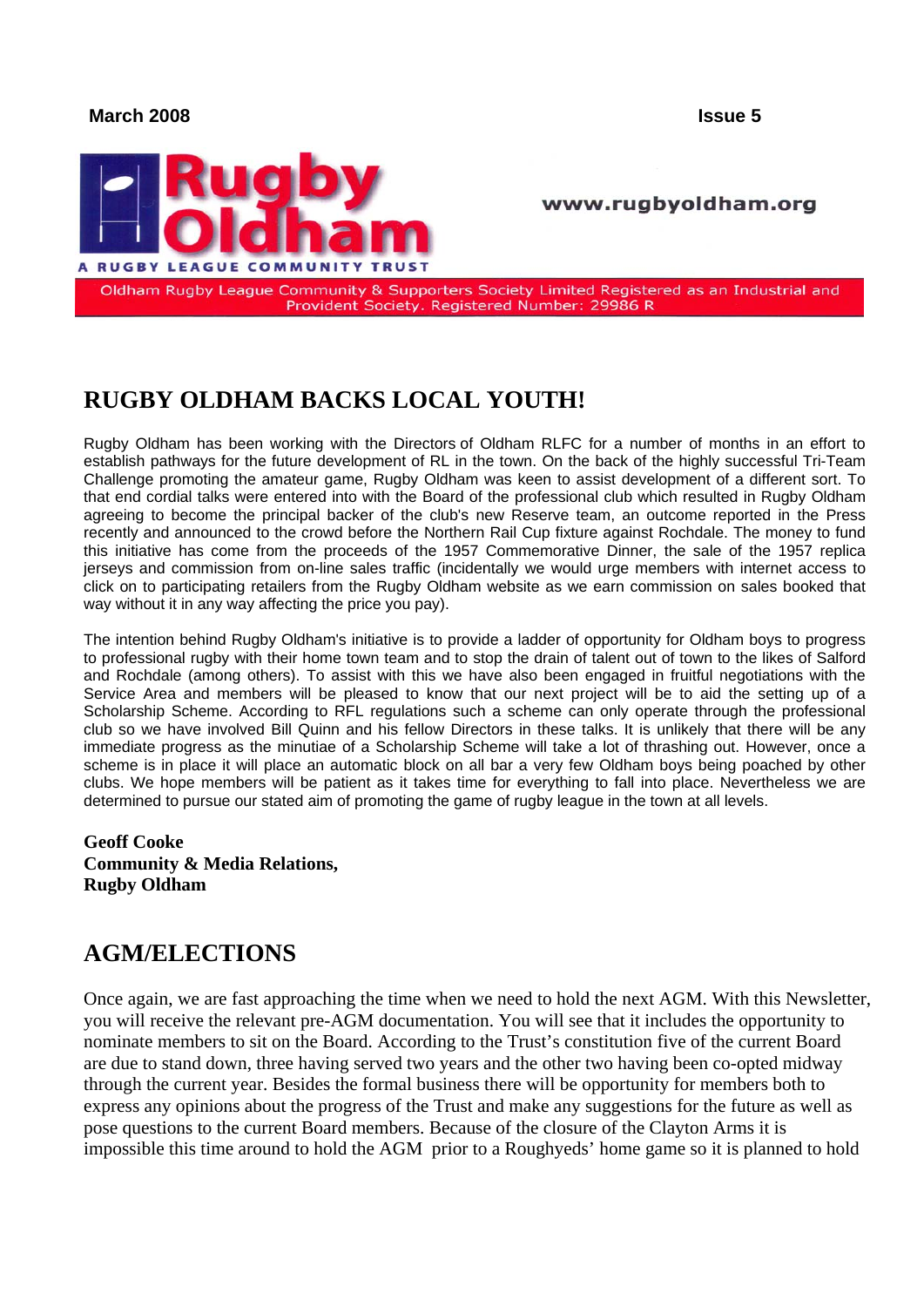it on Wednesday evening May 14th at St Annes RLFC, Higginshaw Rd, Oldham (although, at the time of going to press, this venue hadn't yet been confirmed) with a supper provide. Please watch the press for further details.

# **RUGBY OLDHAM TRI-TEAM CHALLENGE**

As was reported in the last Rugby Oldham Newsletter the challenge was to both foster relationships with the Oldham Amateur League and to bolster attendances at the six National Conference Division One matches played between the 'Big 3' local sides Saddleworth Rangers, St Annes and Waterhead . The competition has been successful on both counts with attendances well above the average and in some cases nudging four figures. The trophy has been claimed by Rangers by winning three of their four matches.

The competition has received excellent coverage from both the local and rugby league press and has been followed on Channel M's, CODE XIII programme. The trophy will be presented at the Oldham League's annual dinner.



*Iain Taylor parades the impressive new trophy* 

# **WEBSITE REVAMP**

We are to launch an exciting upgrade to our website [www.rugbyoldham.org](http://www.rugbyoldham.org/). It was designed at the time that Rugby Oldham was formed and has served us well over the last three years. However, with the changing focus of the Trust, now is the ideal time to take advantage of the opportunities that recent web developments have opened up to us.

The original site was designed and constructed by one of our corporate members - Mark Wadsworth and it is Mark who will oversee the developments. Should you have any suggestions please e-mail Steve Brown on stevebrown1957@yahoo.co.uk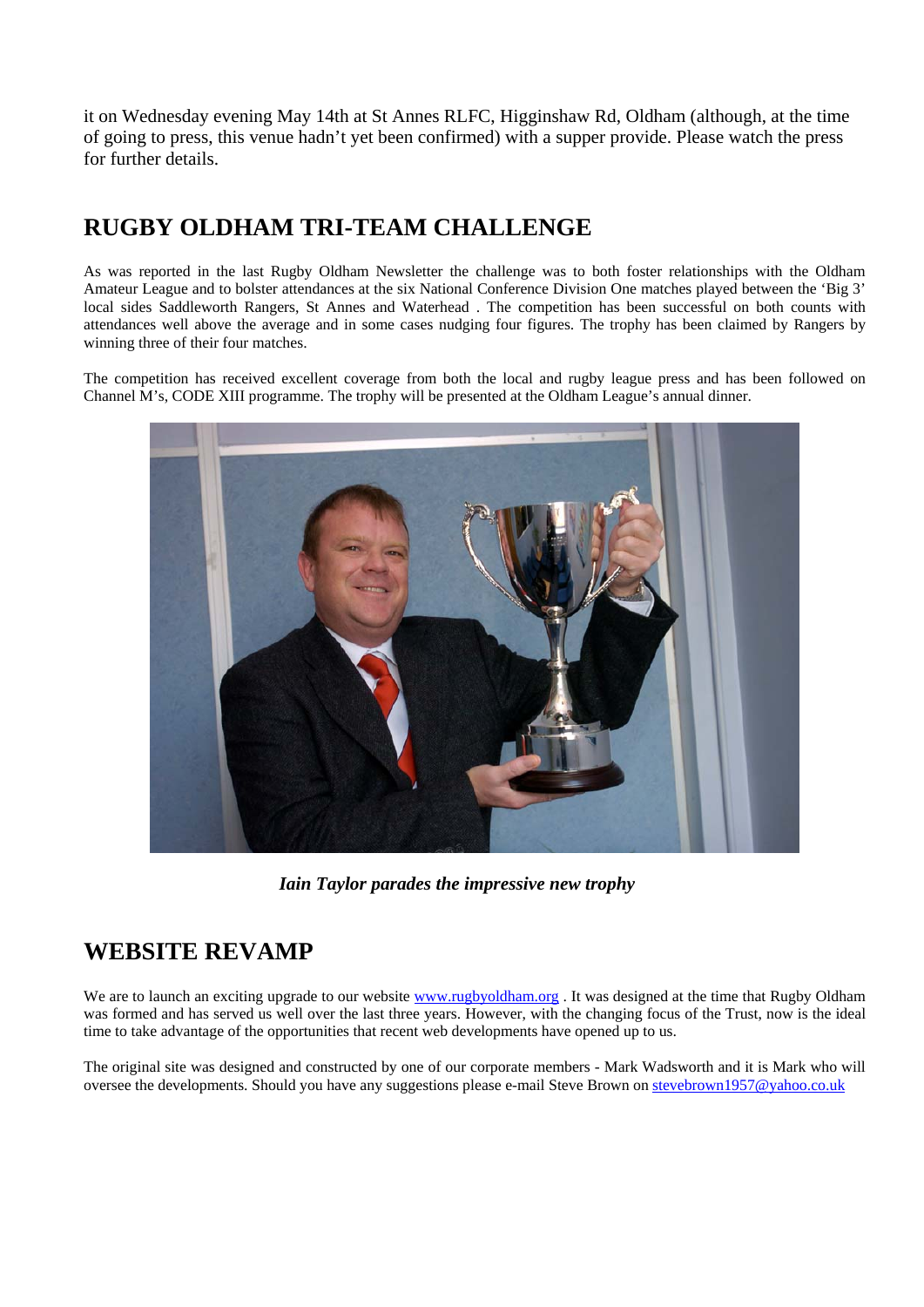# **BUY AT RUGBY OLDHAM WEBSHOP**

The Buy@ facility via the website can be a great fundraiser for Rugby Oldham. By simply following the link, you can purchase a whole range of products. It doesn't cost you any extra, but the big bonus is that it can generate for the Trust between 1.5 and 10% of the value of your order. Lots of well known names are there, including Marks & Spencer, Amazon, Play.com and many more. Please remember to go to our website first before buying on-line.

# **RETRO RED & WHITE HOOPED SHIRTS**



Prior to Christmas we topped up our stocks of the red and white hooped shirt which we originally had manufactured to commemorate the  $50<sup>th</sup>$  anniversary of the Roughyeds' Challenge Cup final victory over Hull at Odsal. Again, these proved popular but we still have a few looking for a good home!

£39-99 adults, £29-99 kids. Phone Dave Blackburn on 0161 620 9583 for details.

# **APPEAL FROM THE OLDHAM RL HERITAGE TRUST**

Over the past few years, the Heritage Trust has published a number of very successful books covering the history of the famous Oldham club, the latest being the acclaimed **Kangaroos, Kiwis and Roughyeds.** 

Later this year the Heritage Trust hopes to publish a 'coffee-table' style book made up of previously unseen or long forgotten photographs surrounding both the local professional and amateur rugby league scenes. If you have in your possession any images that you might think suitable (they needn't be of player or official, in fact, the quirkier the better!) please ring one of the numbers listed at the foot of this article.

Those who attended the Championship Celebration Dinner back in May will remember watching the restored film of the 1957 Championship final. This was made up from a number of clips accumulated down the years. The Trust already has in its possession a collection of film dating back to the Edwardian era which they hope in the future will form the basis of a DVD. Have you got any old film that may be relative? It doesn't matter what format (be it 16mm, standard 8, super 8, 35mm, VHS or Betamax) or quality as we can recruit the assistance of the North West Film Archive.

**Please ring:**  01457 875084 01706 845422 0161 620 6005.

# **OTHER NEWS**

Rugby Oldham congratulates local born player John Hough reaching the ten year milestone as a player with the Roughyeds and congratulates him on being appointed coach to the club's new Reserve side. We are pleased to be able to make a contribution of £200 towards his benefit brochure which will include a Rugby Oldham advertisement.